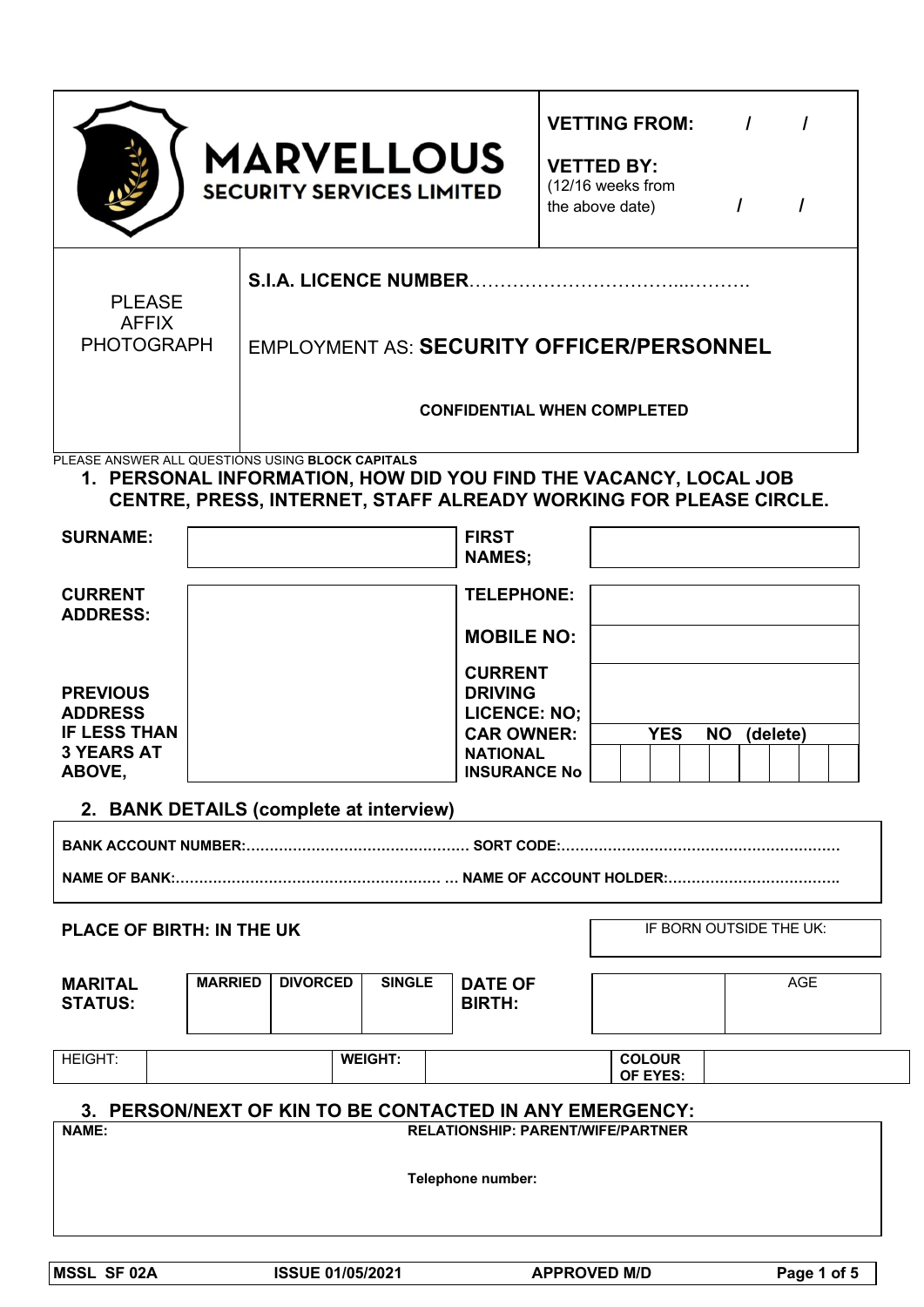**4. HAVE YOU EVER APPEARED BEFORE A COURT CHARGED WITH A CRIMINAL, CIVIL OR MILITARY OFFENCE AND BEEN CONVICTED INCLUDING ANY MOTORING OFFENCES HAVE YOU ANY ALLEGED OFFENCES OUTSTANDING?**

|            |           | <b>IF YES, GIVE DETAILS:</b> |
|------------|-----------|------------------------------|
| <b>YES</b> | <b>NO</b> |                              |
|            |           |                              |

# **5. PERSONAL REFEREES**

**PLEASE GIVE DETAILS OF TWO PEOPLE, OTHER THAN FAMILY WHO HAVE KNOWN YOU FOR AT LEAST 2 YEARS OUT OF THE LAST 5 YEARS WHO WE CAN APPROACH FOR A REFERENCE:**

| Name:                | Name:                |
|----------------------|----------------------|
| <b>Address:</b>      | <b>Address:</b>      |
|                      |                      |
|                      |                      |
| <b>Period Known:</b> | <b>Period Known:</b> |
| <b>TEL</b>           | <b>TEL</b>           |
| NO:                  | NO:                  |

## **6. PERSONAL HISTORY (PART A)**

**THE SECURITY SCREENING PROCESS REQUIRES THAT WE ARE ABLE TO VERIFY YOUR PERSONAL HISTORY FOR A PERIOD OF TEN OR FIVE YEARS OR TO DATE OF LEAVING SCHOOL. PLEASE GIVE DETAILS OF YOUR PERSONAL HISTORY, IDENTIFY IN THE SPACE PROVIDED ALL PERIODS OF EMPLOYMENT SELF EMPLOYMENT, REGISTERED OR UNREGISTERED UNEMPLOYMENT (STATE THE UNEMPLOYMENT OFFICE WHICH YOU REPORTED TO), MILITARY SERVICE. BE SURE TO GIVE FULL ADDRESSES INCLUDING, TELEPHONE NUMBERS AND DATES.** 

| <b>EMPLOYERS NAME,</b><br><b>ADDRESS</b> | <b>NAME OF THE PERSON</b><br>YOU REPORTED TO. | <b>POSITION YOU HELD</b> | <b>EMPLOYMENT</b><br><b>DATES INCLUDE</b><br><b>MONTHS</b> | <b>REASON</b><br><b>FOR</b><br><b>LEAVING</b> |                         |
|------------------------------------------|-----------------------------------------------|--------------------------|------------------------------------------------------------|-----------------------------------------------|-------------------------|
| <b>TELE No:</b>                          |                                               |                          | <b>FROM</b><br><b>TO</b>                                   |                                               |                         |
| <b>TELE No:</b>                          |                                               |                          | <b>FROM</b><br>$\overline{TO}$                             |                                               | $\mathbf{2}$            |
| <b>TELE No:</b>                          |                                               |                          | <b>FROM</b><br>$\overline{10}$                             |                                               | $\overline{3}$          |
| <b>TELE No:</b>                          |                                               |                          | <b>FROM</b><br>$\overline{10}$                             |                                               | $\overline{\mathbf{4}}$ |
| <b>TELE No:</b>                          |                                               |                          | <b>FROM</b><br>$\overline{10}$                             |                                               | $5\phantom{1}$          |
| <b>TELE No:</b>                          |                                               |                          | <b>FROM</b><br>TO                                          |                                               | $6\phantom{1}$          |
|                                          |                                               |                          |                                                            |                                               |                         |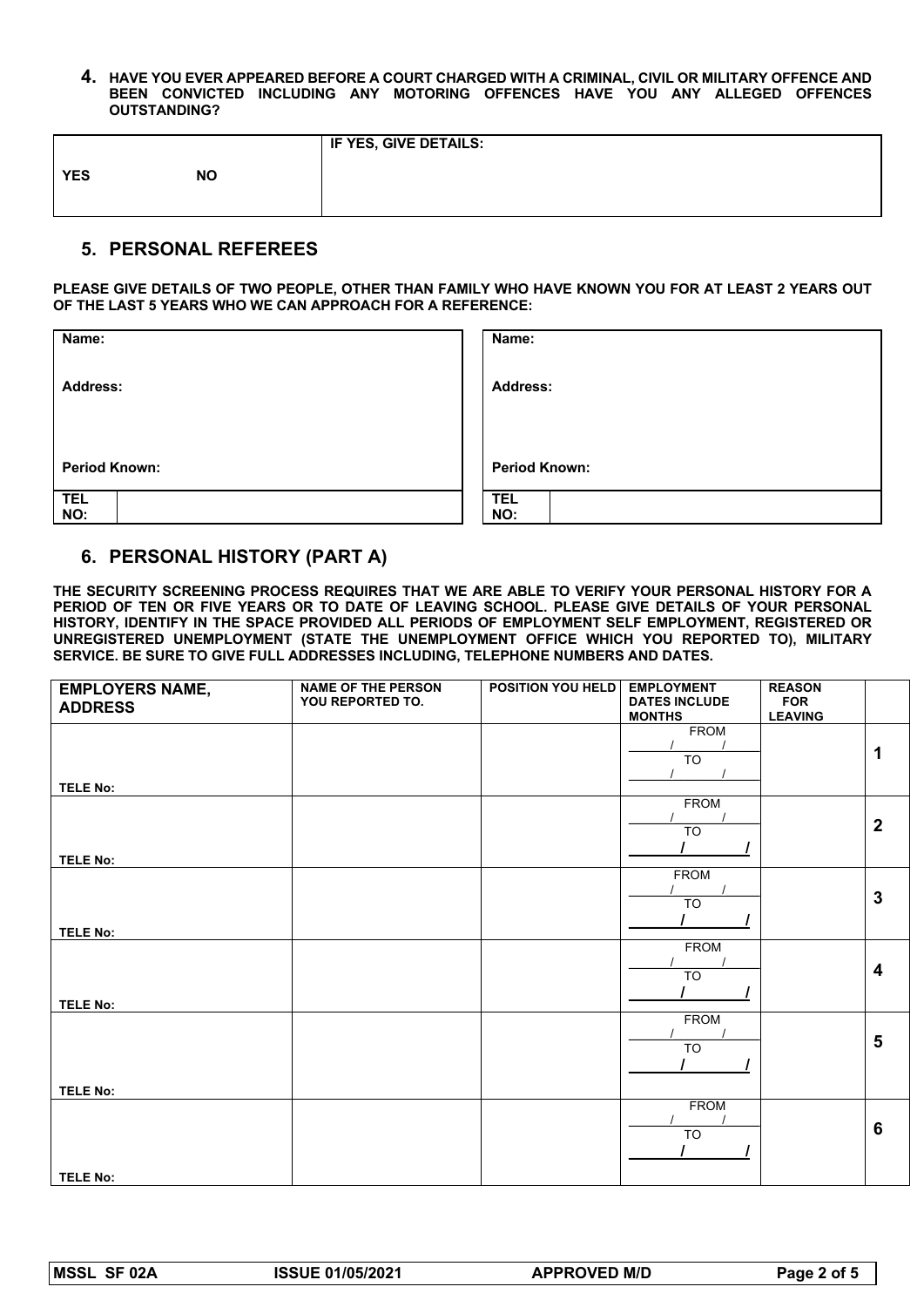| <b>EMPLOYERS FULL NAME,</b><br><b>ADDRESS</b> | <b>NAME OF THE PERSON</b><br>YOU REPORTED TO. | POSITION YOU HELD | <b>EMPLOYMENT</b><br><b>DATES INCLUDE</b><br><b>MONTHS</b> | <b>REASON</b><br><b>FOR</b><br><b>LEAVING</b> |                |
|-----------------------------------------------|-----------------------------------------------|-------------------|------------------------------------------------------------|-----------------------------------------------|----------------|
| <b>TELE No:</b>                               |                                               |                   | <b>FROM</b><br>$\overline{TO}$                             |                                               | $\overline{7}$ |
| <b>TELE No:</b>                               |                                               |                   | <b>FROM</b><br><b>TO</b>                                   |                                               | 8              |
| <b>TELE No:</b>                               |                                               |                   | <b>FROM</b><br><b>TO</b>                                   |                                               | 9              |
| <b>TELE No:</b>                               |                                               |                   | <b>FROM</b><br><b>TO</b>                                   |                                               | 10             |
| <b>TELE No:</b>                               |                                               |                   | <b>FROM</b><br><b>TO</b>                                   |                                               | 11             |
| <b>TELE No:</b>                               |                                               |                   | <b>FROM</b><br>$\overline{10}$                             |                                               | 12             |

## **7. PERSONAL HISTORY (PART B)**

IN THE CASE OF PERIODS OF SELF-EMPLOYMENT PLEASE GIVE NAMES AND ADDRESSES OF SOMEONE WHO CAN CONFIRM YOU'RE DETAILS (ie; BOOK KEEPER, ACCOUNTANT, and OR SOLICITOR).

| I HAVE YOU BEEN MADE BANKRUPT? YES/NO | DO YOU HAVE ANY COUNTY COURT JUDGEMENTS? YES/NO         |
|---------------------------------------|---------------------------------------------------------|
| (please specify)                      | DO YOU OBJECT TO THE COMPANY CONTACTING A CREDIT AGENCY |
|                                       | WITH REFERENCE TO YOURSELF? YES/NO                      |

# **8. DETAILS OF WHEN YOU LEFT SCHOOL & IF YOU ATTENDED COLLEGE IN THE LAST 10 YEARS**

| <b>SCHOOL NAME:</b> (secondary<br>only) | <b>TOWN/CITY:</b> | <b>DATE YOU LEFT</b><br><b>SCHOOL:</b> | <b>COLLEGE &amp; DATES:</b> |
|-----------------------------------------|-------------------|----------------------------------------|-----------------------------|
|                                         |                   |                                        |                             |

# 9. **MEDICAL INFORMATION**

| DO YOU SUFFER FROM ANY ILLNESS OR DISABILITY? | IF YES PLEASE SPECIFY |
|-----------------------------------------------|-----------------------|
| YES NO<br>(delete)                            |                       |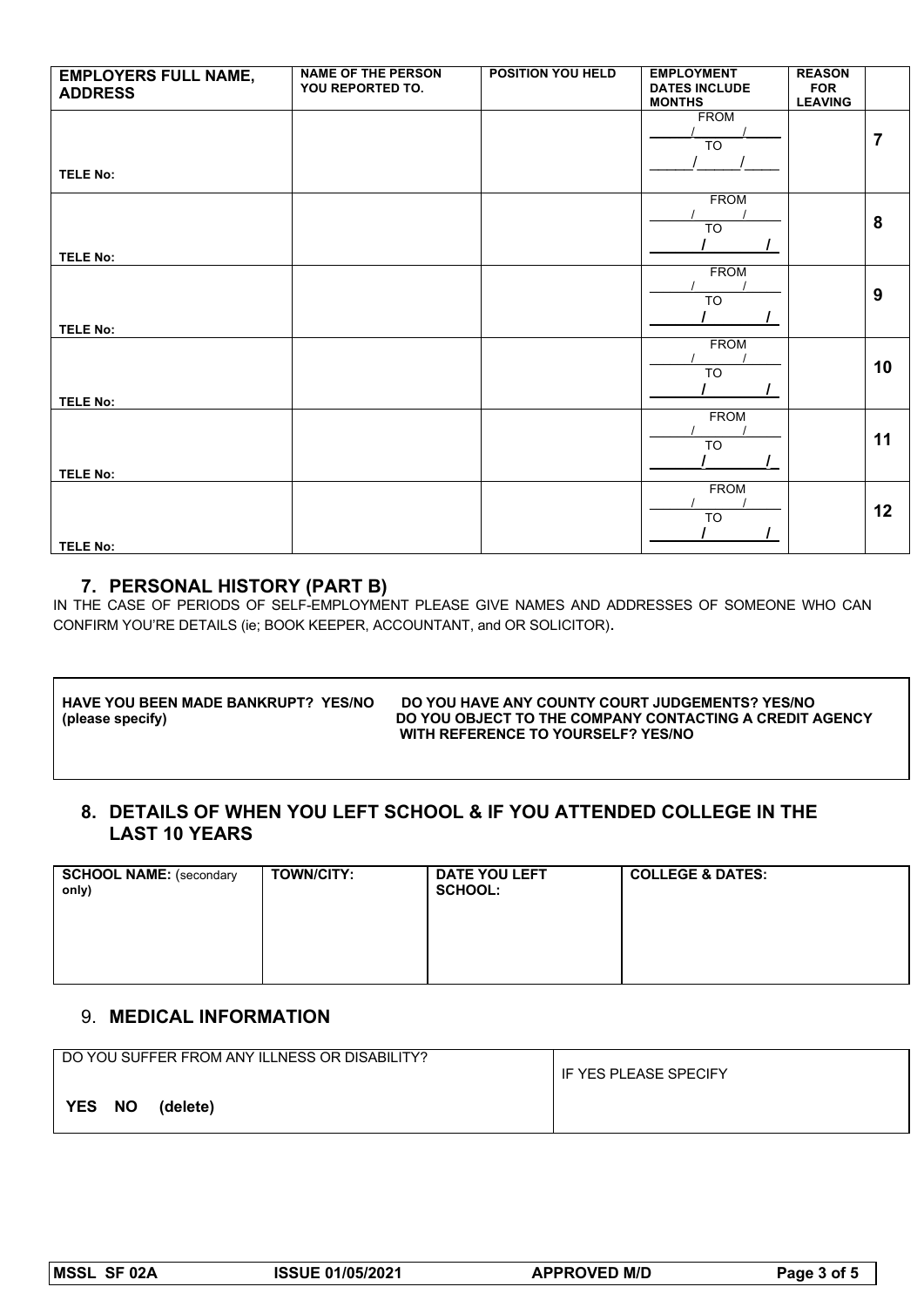**Employees working on night duties may be required to undertake a medical, for further information contact head office** 

## **READ THIS SECTION CAREFULLY BEFORE YOU SIGN THE STATEMENT**

- **1. IF OFFERED EMPLOYMENT IT WILL BE INITIALLY FOR A PROBATIONARY PERIOD OF 16 WEEKS. AFTER A PERIOD OF 12 WEEKS FROM START DATE FOR SCREENING:**
- **2. DURING THE PROBATIONARY PERIOD YOUR CONTRACT OF EMPLOYMENT MAY BE TERMINABLE BY THE "COMPANY" BY NO LESS THAN 24 HOURS NOTICE IN WRITING. THIS APPLIES TO SCREENING PERIOD ALSO.**
- **3. CONTINUED EMPLOYMENT IS CONDITIONAL UPON SATISFACTORY SCREENING, MEDICAL AND GENERAL PERFORMANCE.**

## **STATEMENT TO BE SIGNED BY APPLICANT**

**I I I I I I CERTIFY THAT TO THE BEST OF MY KNOWLEDGE, THE INFORMATION I HAVE GIVEN IS COMPLETE AND CORRECT, AN I UNDERSTAND THAT MISREPRESENTATION OF FACTS IS GROUNDS FOR IMMEDIATE DISMISSAL AND RENDERS ME LIABLE FOR PROSECUTION. I AUTHORISE THE COMPANY TO APPROACH ANY GOVERNMENT AGENCIES, FORMER EMPLOYERS, CREDIT AGENCIES AND PERSONAL REFEREES TO VERIFY THE INFORMATION GIVEN AND WILL SUPPLY A STATUTORY DECLARATION IF REQUIRED (I GIVE PERMISSION FOR MY PRESENT EMPLOYER TO BE APPROACHED). I CONFIRM IF SUCCESSFUL** 

**APPLICANTS SIGNATURE: \_\_\_\_\_\_\_\_\_\_\_\_\_\_\_\_\_\_\_\_\_\_\_\_\_\_\_\_\_\_\_\_\_\_\_\_\_\_\_DATE: \_\_\_\_\_\_\_\_\_\_\_\_\_\_\_\_\_\_\_\_\_\_\_**

|                                                                                                                                 |                         |              | <b>FOR OFFICE USE ONLY</b>                       |                                                                                       |
|---------------------------------------------------------------------------------------------------------------------------------|-------------------------|--------------|--------------------------------------------------|---------------------------------------------------------------------------------------|
| <b>ASSOCIATED DOCUMENTS:</b>                                                                                                    |                         | <b>SEEN:</b> | DATE:                                            | <b>COPY RETAINED:</b>                                                                 |
| <b>Birth Certificate/Passport</b>                                                                                               | <b>Yes</b>              | <b>No</b>    |                                                  |                                                                                       |
| S.I.A. Licence                                                                                                                  |                         |              |                                                  |                                                                                       |
| <b>Service Record</b>                                                                                                           |                         |              |                                                  |                                                                                       |
| <b>Utility Bill/Bank Statement</b>                                                                                              |                         |              |                                                  |                                                                                       |
|                                                                                                                                 |                         |              |                                                  | N.B. PHOTOCOPIES OF ONE THE ABOVE DOCUMENTS ARE TO BE INCLUDED WITHIN VETTING PAPERS. |
|                                                                                                                                 |                         |              | <b>INTERVIEWERS ASSESSMENT (office use only)</b> |                                                                                       |
| Sense Tests a) colour blindness OK/FAILED b) Hearing OK/FAILED c) Smell OK/FAILED                                               |                         |              |                                                  |                                                                                       |
|                                                                                                                                 |                         |              |                                                  |                                                                                       |
| I HAVE CHECKED THE DETAILS OF THIS APPLICATION FORM AND CONFIRM THAT ALL<br><b>INFORMATION IS CORRECT AT TIME OF INTERVIEW.</b> |                         |              |                                                  |                                                                                       |
| <b>PRINT NAME</b>                                                                                                               | (INTERVIEWER)           |              |                                                  |                                                                                       |
|                                                                                                                                 |                         |              | Before proceeding with this application form     |                                                                                       |
| <b>MSSL SF 02A</b>                                                                                                              | <b>ISSUE 01/05/2021</b> |              | <b>APPROVED M/D</b>                              | Page 4 of 5                                                                           |